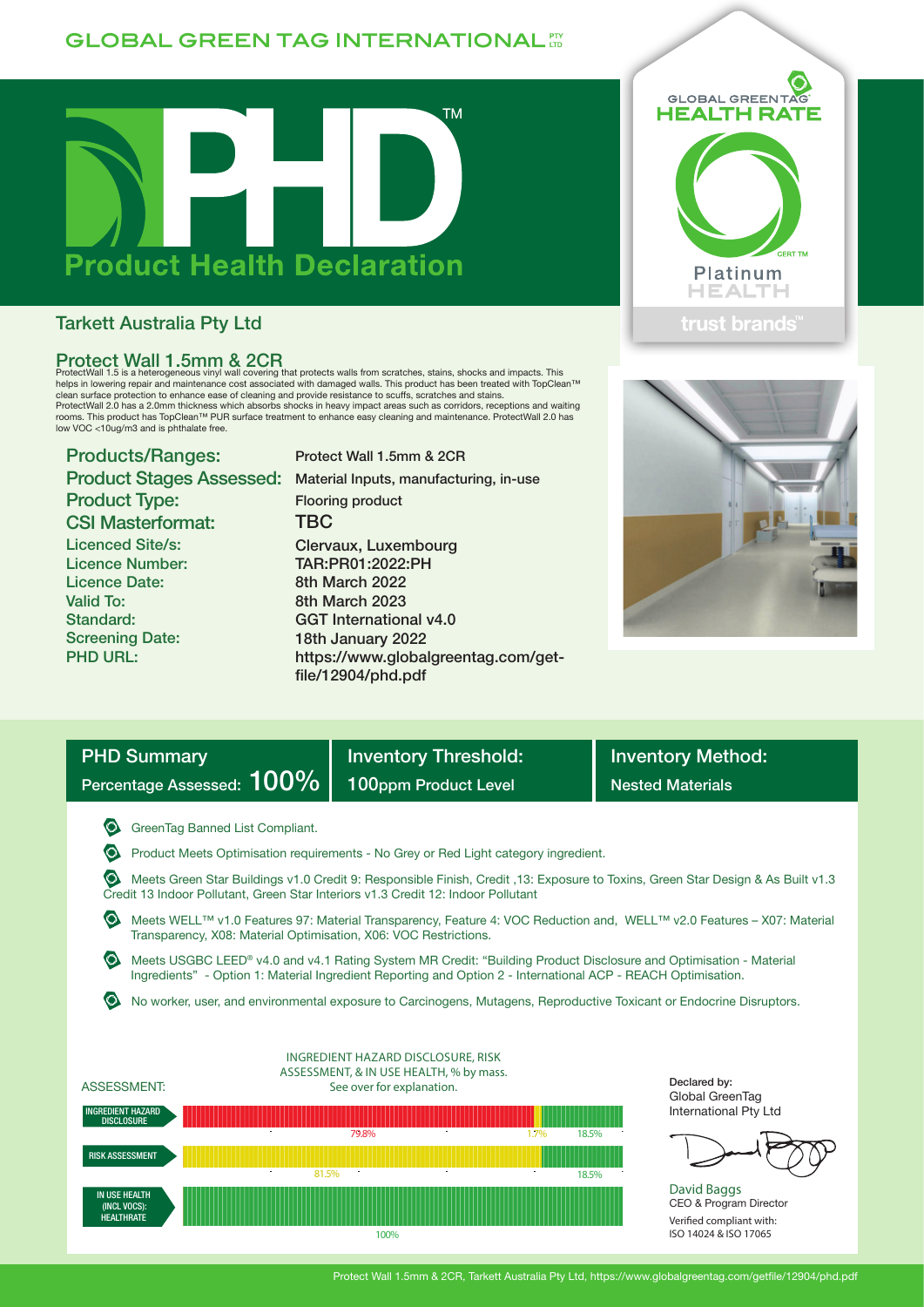#### 1.0 Scope

The Global GreenTag International (GGT) Product Health Declaration (PHD) has been designed to provide an additional level of service to the green product sector in facilitating an easier understanding of both the hazard and risk associated with any certified products and is intended to indicate:

- Chemical hazards of both finished product and unique ingredients to a minimum level of 100ppm for final product throughout the product life cycle, (including any VOC or other gaseous emissions);
- An assessment of exposure or risk associated with ingredient handling, product use, and disposal in relation to established mitigation and management processes;

It is not intended to assess:

- i. substances used or created during the manufacturing process unless they remain in the final product; or
- ii. substances created after the product is delivered for end use (e.g., if the product unusually degrades, combusts or otherwise changes chemical composition).

GGT PHDs are only issued to products that have passed GGT Standards' certification requirements. The Level of Assessment (BronzeHEALTH, SilverHEALTH GoldHEALTH or PlatinumHEALTH) rating relates ONLY to GGT Standard Sustainability Assessment Criteria 3, and is declared separately to the overall Bronze, Silver Gold or Platinum Green Tag Certification Mark Tier Levels.

#### 1.2 Preparing an PHD

GGT PHDs are prepared using Hazard Classifications from the UN Globally Harmonised System of Classification and Labelling of Chemicals (GHS) and as an outcome of a successful Application for Certification. Assessments are undertaken by GGT Qualified Exemplar Global Lead Auditors and subsequently accepted for Certification by the GGT Program Director (also a Qualified Exemplar Global Lead Auditor) under the Personal Products Standard v1.0/1.1, and Cleaning Products Standard v1.1/1.2 and above Program Rules.

#### 1.3 External Peer Review

Every GGT PHD is independently peer reviewed by an external Consultant Toxicologist and Member of the Australian College of Toxicology &Risk Assessment.

### 2.0 Declaration of Ingredients

Where a manufacturer wishes recognition under a rating program that requires transparency of ingredients such as LEED v4.0 & v4.1, WELL v1 & v2, Living Building Challenge, Estidama etc., the following information is declared from audit:

| Colour       | <b>Ingredient Name</b>                                                                                                                                                                         |
|--------------|------------------------------------------------------------------------------------------------------------------------------------------------------------------------------------------------|
| Green        | <b>Ideal-Low</b><br>No concerns- ingredient safe at any level based on current known science, % of the ingredient, and relevance to use<br>context'                                            |
| Yellow       | <b>Medium to Low</b><br>Hazardous Ingredient with minor level of "Issue of Concern" depending on % of the ingredient, hazard level, and relevance<br>to use context'                           |
| Orange       | <b>Moderate</b><br>Hazardous ingredient with "Issue of Concern" or "Issue of Concern Minimised" depending on % of the ingredient, hazard<br>level, and relevance to use context'               |
| Red          | Problematic (Red): Target for Phase<br>Hazardous ingredient with 'Red Light" or "Red Light Minimised" concern depending on % of the ingredient, hazard level,<br>and relevance to use context' |
| Dark Red     | Very Problematic (Dark Red): Target for Phase<br>Very Hazardous ingredient with 'Red Light Exclusion" concern depending on % of the ingredient, hazard level, and relevance<br>to use context' |
| <b>Grey</b>  | Uncategorised<br>Not able to be categorised due to lack of toxicity impact information.                                                                                                        |
| <b>Black</b> | <b>Banned Ingredients</b><br>Petroleum, Parabens plus a wide range of compounds stipulated by cleaning/personal products standards.                                                            |

Global GreenTag International Pty Ltd (Global GreenTag) is not a medical professional organisation. Global GreenTag does not purport to provide medical advice, and makes no warranty, representation, or guarantee regarding the declaration that it provides in relation to any allergies, chemical sensitivities or any other medical condition, nor does Global GreenTag assume any liability whatsoever arising out of the application or use of any product or piece of equipment that has been chemically assessed by Global GreenTag.

The chemical assessments carried out provide transparent information peer reviewed by a consultant toxicologist regarding the chemical make-up and ingredients of certain materials and products, but such assessments are not to be taken as any form of medical assessment or health advice and are not targeted towards providing specific solutions to allergenic conditions or any other type of medical concerns.

Users must carry out their own investigations if they are concerned about specific medical conditions and the impact of certain products or ingredients in relation to specific medical concerns.

Global GreenTag takes no responsibility and is not liable in any way with respect to any medical or health issues arising from a person's use of materials or products that have been chemically assessed by Global GreenTag. Global GreenTag shall not be liable for any direct, indirect, punitive, incidental, special or consequential damages to property or life whatsoever, arising out of or connected with the use or misuse of any materials or products that have been assessed by Global GreenTag.

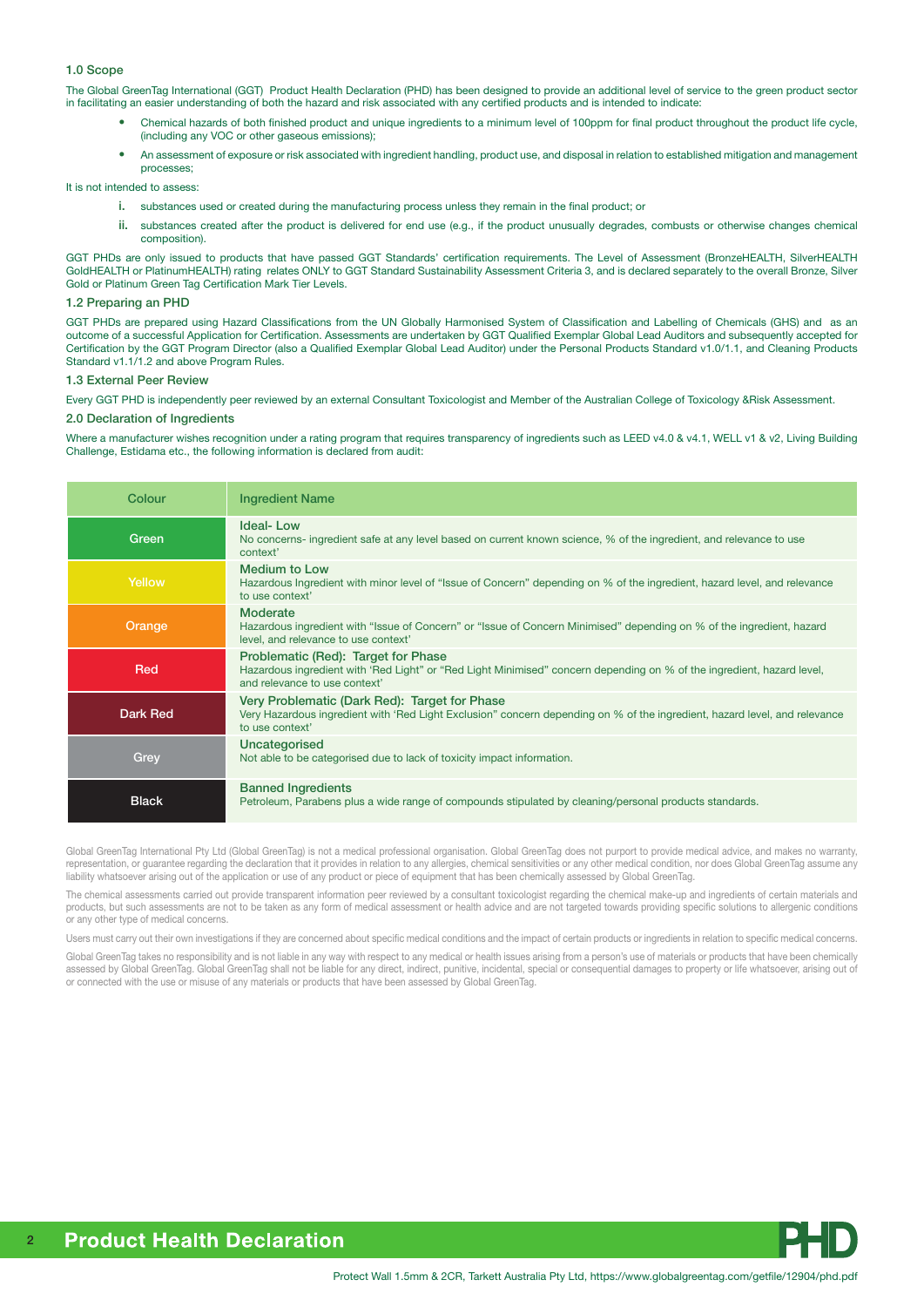| Ingredient<br><b>Name</b>         | <b>CAS Number</b><br><b>OR Function</b> | Proportion<br>in finished<br>product | <b>GHS, IARC</b><br>& Endocrine<br>Category                                                                                    | <b>REACH</b><br>Compliance | Ingredient<br>Assessment | <b>Whole Of Life</b><br>Assessment | In Use Health<br>Assessment | Comment                                                                                                                                                                                                                                                                                                                                                                                                                                                                                                                                           |
|-----------------------------------|-----------------------------------------|--------------------------------------|--------------------------------------------------------------------------------------------------------------------------------|----------------------------|--------------------------|------------------------------------|-----------------------------|---------------------------------------------------------------------------------------------------------------------------------------------------------------------------------------------------------------------------------------------------------------------------------------------------------------------------------------------------------------------------------------------------------------------------------------------------------------------------------------------------------------------------------------------------|
| <b>PVC-Paste</b>                  | $9002 - 86 - 2$                         | 30-40%                               | H315(Skin Irrit. 2)<br>H319((Eye Irrit. 2)<br><b>H335(STOT SE 3)</b><br>H400(Aquatic Acute<br>1)<br>H412(Aquatic<br>Chronic 3) | <b>OK</b>                  |                          |                                    |                             | PVC- Paste is toxic to aquatic life<br>with long lasting effects. It casues<br>skin and eye irritation in humans.<br>However, the manufacturer of the<br>product operates under and En-<br>vironmental Management System<br>and an Occupational Health and<br>Safety System, therefore the risk is<br>considered low. The substance is<br>chemically combined into the final<br>product, the hazards will not pres-<br>ent in the final product. Therefore,<br>it is not expected to casue harm to<br>the users.                                  |
| <b>DINP</b>                       | 68515-48-0                              | $1 - 5%$                             | H400(Aquatic Acute<br>1)                                                                                                       | <b>OK</b>                  |                          |                                    |                             | DINP is toxic to aquatic life with<br>long-lasting effects. However,<br>the manufacturer of the product<br>operates under and Environmental<br>Management System and there-<br>fore risks is considered low.                                                                                                                                                                                                                                                                                                                                      |
| PVC Recycled ma-<br>terials       | Base mate-<br>rials                     | 10-15%                               | None                                                                                                                           | <b>OK</b>                  |                          |                                    |                             | <b>Recycled Content: Post-I</b><br>Nanomaterials: No                                                                                                                                                                                                                                                                                                                                                                                                                                                                                              |
| <b>BaZn</b>                       | <b>Stabilizer</b>                       | $1 - 5%$                             | <b>None</b>                                                                                                                    | <b>OK</b>                  |                          |                                    |                             | <b>Recycled Content: None</b><br>Nanomaterials: No                                                                                                                                                                                                                                                                                                                                                                                                                                                                                                |
| Epoxidised soybean oil 8013-07-08 |                                         | $1 - 5%$                             | H317(Skin Sens 1)                                                                                                              | <b>OK</b>                  |                          |                                    |                             | Epoxidised soybean oil can<br>cause skin irritation if contacted<br>However, the manufacturer has an<br>Occupational Health and Safety<br>System in place, so the risks is<br>considered low in the manufac-<br>turing stage. The substance is<br>chemically combined into the final<br>product, the hazards will not pres-<br>ent in the final product. Therefore,<br>it is not expected to casue harm to<br>the users.                                                                                                                          |
| <b>Calcium Carbonate</b>          | 471-34-1                                | $2 - 10%$                            | None                                                                                                                           | <b>OK</b>                  |                          |                                    |                             | <b>Recycled Content: None</b><br>Nanomaterials: No                                                                                                                                                                                                                                                                                                                                                                                                                                                                                                |
| <b>Titanium dioxide</b>           | 13463-67-7                              | $1 - 5%$                             | H351(Carc 2)                                                                                                                   | OK.                        |                          |                                    |                             | Titanium dioxide can be harmful<br>when it is inhaled, and it is clas-<br>sified as possibly carcinogenic<br>to humans. However, as the sub-<br>stance is embedded in the prod-<br>uct. Therefore, it is not expected<br>to casue harm to the users.                                                                                                                                                                                                                                                                                              |
| Aluminium hydroxide               | 21645-51-2                              | 25-35%                               | H319(Eye irrit 2)<br>h315(Skin Irrit 2)<br>h335(STOT 3)<br>H400(Acute Aq<br>Tox $1$ )                                          | <b>OK</b>                  |                          |                                    |                             | Aluminium hydroxide is irritating<br>to the skin and eye. However,<br>the manufacturer of the product<br>operates under an Occupational<br>Health and Safety System and<br>therefore risks are considered low<br>at the manufacturing stage. The<br>substance is chemically combined<br>into the final product, the hazards<br>will not present in the final prod-<br>uct. Therefore, it is not expected<br>to casue harm to the users.                                                                                                           |
| <b>Tricresyl Phosphate</b>        | 1330-78-5                               | 10-15%                               | H400(Aq Acute 1)<br>H361(Repr 2)                                                                                               | <b>OK</b>                  |                          |                                    |                             | Tricresyl Phosphate is very toxic<br>to aquatic life with long lasting<br>effects and is suspected of dam-<br>aging fertility or the unborn child.<br>However, the manufacturer of the<br>product operates under and En-<br>vironmental Management System<br>and an Occupational Health and<br>Safety System, therefore the risk is<br>considered low. The substance is<br>chemically combined into the final<br>product, the hazards will not pres-<br>ent in the final product. Therefore,<br>it is not expected to casue harm to<br>the users. |
| CI Pigment Black 7                | 1333-86-4                               | $<$ 1%                               | None                                                                                                                           | <b>OK</b>                  |                          |                                    |                             | <b>Recycled Content: None</b><br>Nanomaterials: No                                                                                                                                                                                                                                                                                                                                                                                                                                                                                                |

#### **Product Health Declaration** 3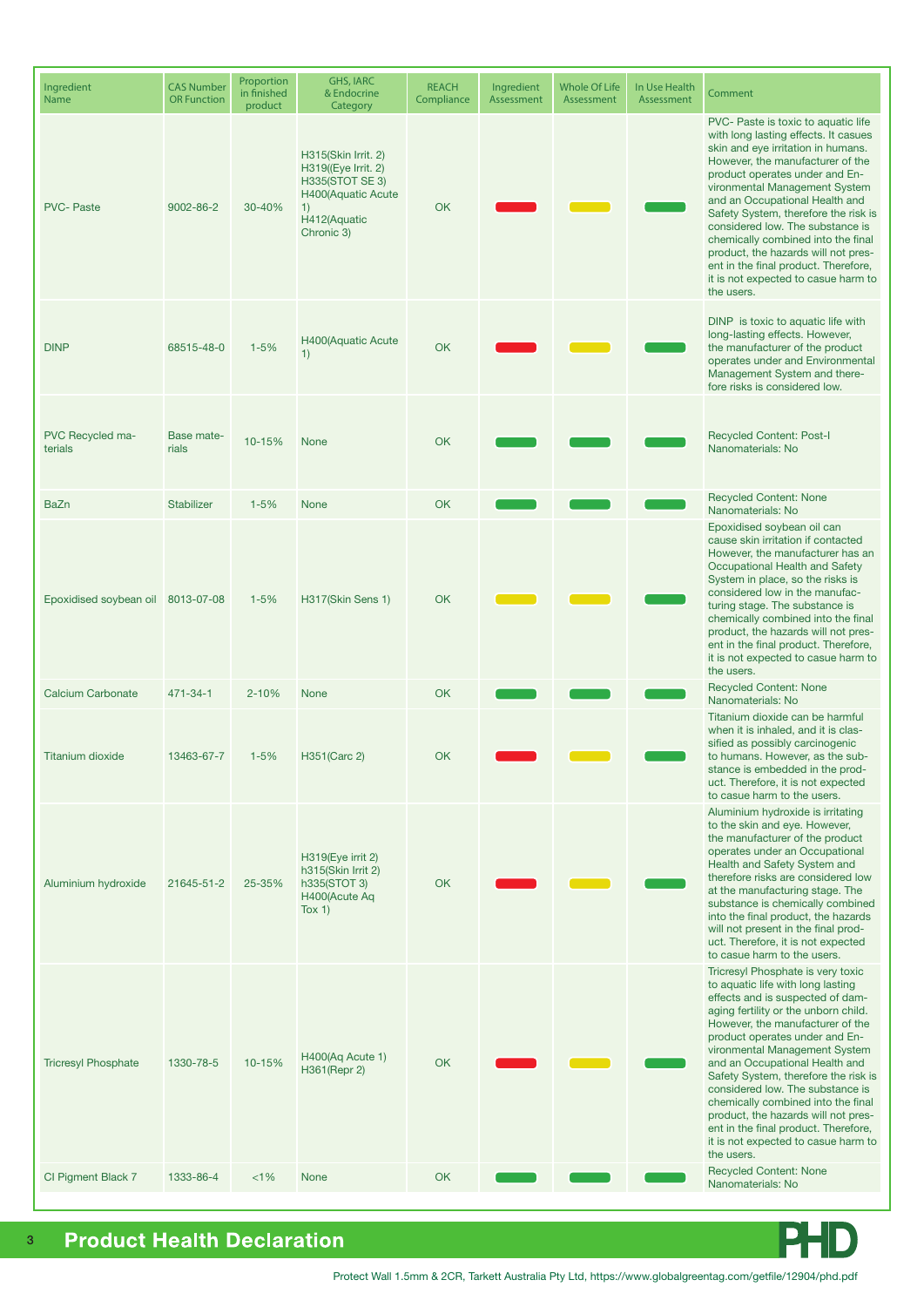| CI Pigment Red 176   | 12225-06-8     | $< 1\%$ | <b>None</b> | OK | <b>Service Service</b> | <b>Recycled Content: None</b><br>Nanomaterials: No |
|----------------------|----------------|---------|-------------|----|------------------------|----------------------------------------------------|
| CI Pigment Red 166   | 3905-19-9      | $< 1\%$ | <b>None</b> | OK |                        | <b>Recycled Content: None</b><br>Nanomaterials: No |
| CI Pigment Blue 15:3 | $147 - 14 - 8$ | $< 1\%$ | <b>None</b> | OK |                        | <b>Recycled Content: None</b><br>Nanomaterials: No |
| CI Pigment Yellow 93 | $147 - 14 - 8$ | $< 1\%$ | <b>None</b> | OK |                        | <b>Recycled Content: None</b><br>Nanomaterials: No |

#### COMMENTS:

VOC Emissions : Sum of VOC (TVOC) was below or equal to the limit values of 100ug/m3 after 28 days. The product qualified for the Tarkett Indoor Air Quality Gold label.(Eurofins Certification Body VOC).

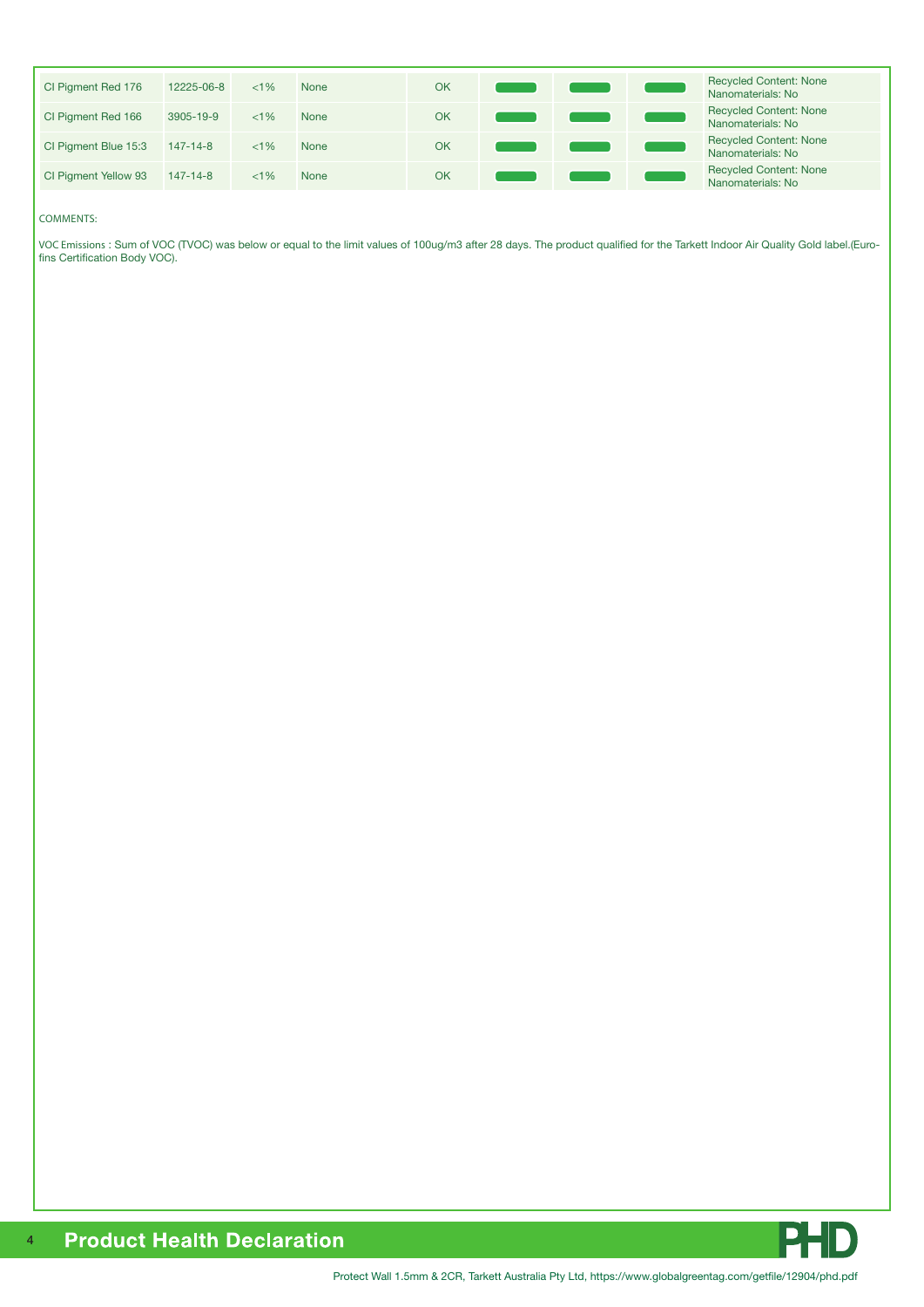